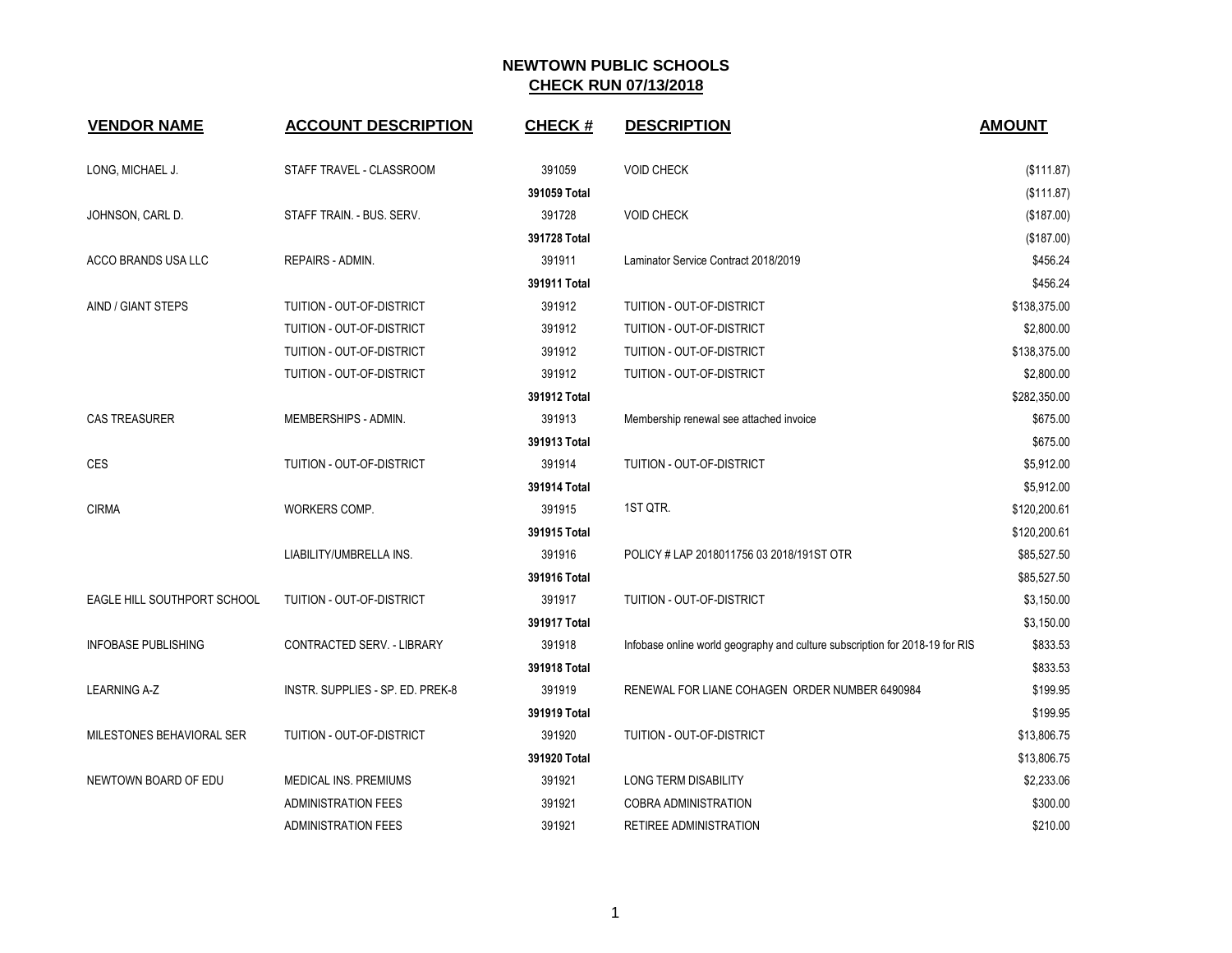| <b>VENDOR NAME</b>               | <b>ACCOUNT DESCRIPTION</b>     | <b>CHECK#</b> | <b>DESCRIPTION</b>                                          | <b>AMOUNT</b> |
|----------------------------------|--------------------------------|---------------|-------------------------------------------------------------|---------------|
| NEWTOWN BOARD OF EDU             | LIFE INSURANCE                 | 391921        | <b>AD&amp;D PREMIUM</b>                                     | \$1,162.26    |
|                                  | LIFE INSURANCE                 | 391921        | <b>LIFE PREMIUM</b>                                         | \$5,841.30    |
|                                  |                                | 391921 Total  |                                                             | \$9,746.62    |
| NEWTOWN FLORIST OF CT, LL        | CONTRACTED SERV. - B.O.E.      | 391922        | FRUIT & GOURMET BASKET                                      | \$85.99       |
|                                  |                                | 391922 Total  |                                                             | \$85.99       |
| NOODLE TOOLS INC.                | CONTRACTED SERV. - LIBRARY     | 391923        | Noodle tools online subscription for 2018-19.               | \$297.00      |
|                                  |                                | 391923 Total  |                                                             | \$297.00      |
| PETTY CASH - C/O                 | OFF. SUPPLIES - SUPER.         | 391924        | PETTY CASH                                                  | \$407.99      |
|                                  |                                | 391924 Total  |                                                             | \$407.99      |
| POSTMASTER - NEWTOWN             | POSTAGE - ADMIN.               | 391925        | Roll of Forever Stamps (100) - No Shipping                  | \$550.00      |
|                                  |                                | 391925 Total  |                                                             | \$550.00      |
| RENAISSANCE LEARNING             | CONTRACTED SERV. - CLASSRM     | 391926        | STAR reading subscription renewal.                          | \$564.00      |
|                                  | CONTRACTED SERV. - CLASSRM     | 391926        | Annual All Product Renaissance Place Hosting Fee            | \$317.50      |
|                                  |                                | 391926 Total  |                                                             | \$881.50      |
| <b>WEST INTERACTIVE SERVICES</b> | CONTRACTED SERV. - INFO. TECH. | 391927        | Renewal of SchoolMessenger                                  | \$8,235.42    |
|                                  | CONTRACTED SERV. - INFO. TECH. | 391927        | SchoolMessenger SecureFile Secure Document delivery renewal | \$1,419.90    |
|                                  |                                | 391927 Total  |                                                             | \$9,655.32    |
| ABILITY BEYOND DISABILITY        | CONTRACTED SERV. - TRANSIT.    | 391928        | CONTRACTED SERV. - TRANSIT.                                 | \$84.00       |
|                                  |                                | 391928 Total  |                                                             | \$84.00       |
| <b>ACES</b>                      | STAFF TRAIN. - STAFF DEVELOP.  | 391929        | Having Hard Conversations May 31, 2018 Registration         | \$195.00      |
|                                  |                                | 391929 Total  |                                                             | \$195.00      |
|                                  | TUITION - OUT-OF-DISTRICT      | 391930        | TUITION - OUT-OF-DISTRICT                                   | \$5,852.00    |
|                                  |                                | 391930 Total  |                                                             | \$5,852.00    |
| ALL ABOUT YOU HOME CARE S        | PROF. SERV. - HEALTH H.S.      | 391931        | PROF. SERV. - HEALTH H.S.                                   | \$866.25      |
|                                  |                                | 391931 Total  |                                                             | \$866.25      |
| ALL-STAR TRANSPORTATION L        | CONTRACTED SERV. - CLASSRM     | 391932        | For bringing students to NHS for Moving Up rehearsal.       | \$90.00       |
|                                  | STUDENT TRAVEL - CLASSROOM     | 391932        | 4th Grade Chorus to Reed                                    | \$180.00      |
|                                  | TRANS. - LOCAL SPECIAL ED      | 391932        | MONITORS SPEC ED JUNE 2018                                  | \$10,260.00   |
|                                  | TRANS. - LOCAL SPECIAL ED      | 391932        | MONITOR MID-DAY PREK JUNE 2018                              | \$1,045.00    |
|                                  |                                | 391932 Total  |                                                             | \$11,575.00   |
| AMAZON (9)                       | OFF. SUPPLIES - H.S.           | 391933        | Logitech S150 USB Speakers with Digital Sound               | \$23.98       |
|                                  | CONTRACTED SERV. - C.W.E.      | 391933        | <b>STAPLER</b>                                              | \$28.23       |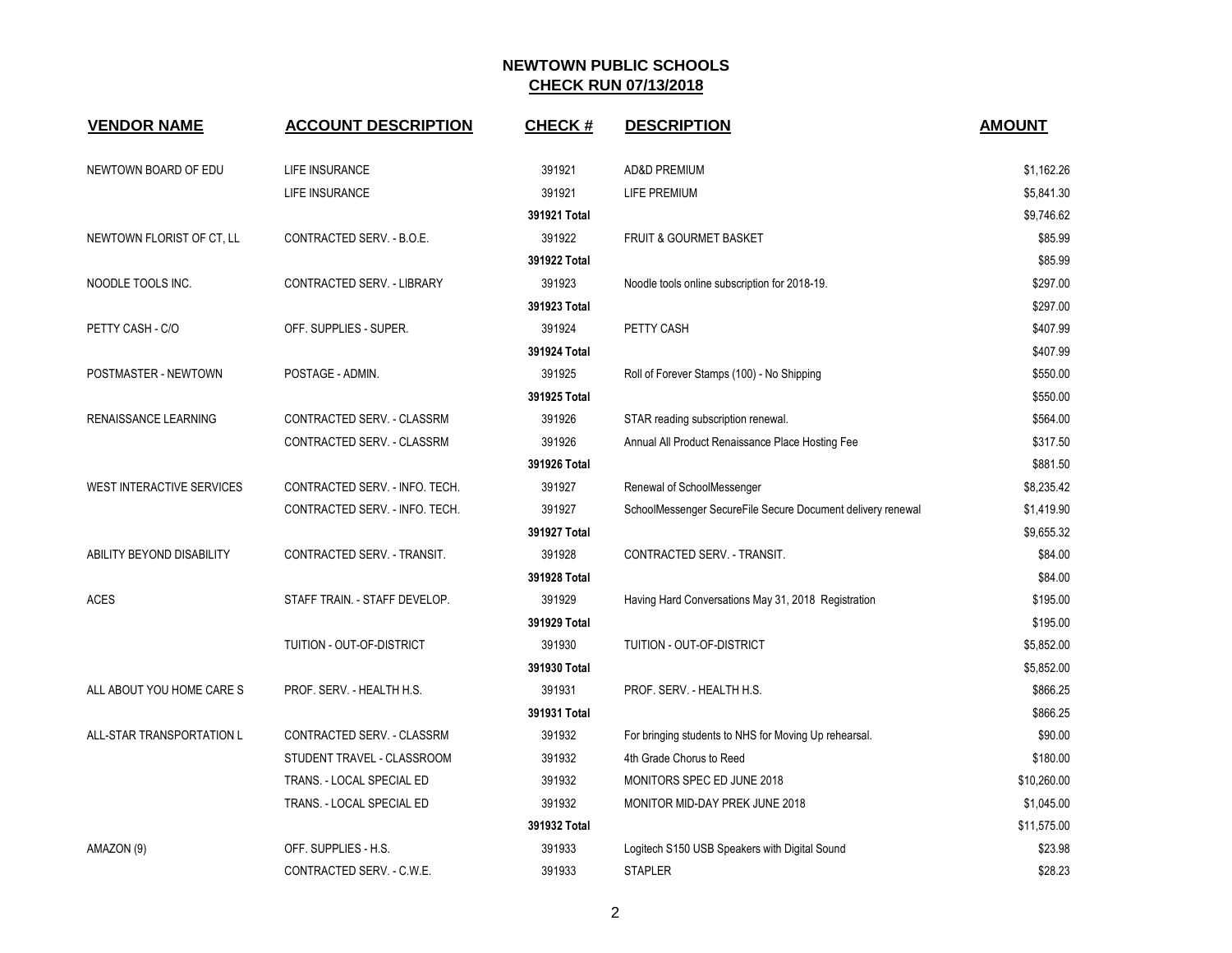| <b>VENDOR NAME</b>         | <b>ACCOUNT DESCRIPTION</b>       | <b>CHECK#</b> | <b>DESCRIPTION</b>                                            | <b>AMOUNT</b> |
|----------------------------|----------------------------------|---------------|---------------------------------------------------------------|---------------|
| AMAZON (9)                 | <b>INSTR. SUPPLIES - ENGLISH</b> | 391933        | 3 COPIES OF TWELFTH NIGHT FOR AP CLASSES                      | \$55.72       |
|                            | <b>INSTR. SUPPLIES - ENGLISH</b> | 391933        | 3 COPIES OF TWELFTH NIGHT FOR AP CLASSES                      | \$11.11       |
|                            | <b>INSTR. SUPPLIES - SCIENCE</b> | 391933        | RETRACTABLE EXTENSION CORD FOR SCIENCE DEPT. USE              | \$27.86       |
|                            |                                  | 391933 Total  |                                                               | \$146.90      |
| AMERICAN RED CROSS         | STAFF TRAIN. - HEALTH ADMIN.     | 391934        | CPR/FIRST AID TRAINING 2017/18                                | \$224.00      |
|                            | STAFF TRAIN. - HEALTH ADMIN.     | 391934        | CPR/FIRST AID TRAINING 2017/18                                | \$203.00      |
|                            |                                  | 391934 Total  |                                                               | \$427.00      |
| AQUARION WATER COMPANY OF  | WATER - H.                       | 391935        | WATER 200332183 37 THOU GAL                                   | \$437.80      |
|                            | WATER - S.H.                     | 391935        | <b>WATER 200389638 FIRE LINE</b>                              | \$200.44      |
|                            | WATER - S.H.                     | 391935        | WATER 200391787 75 THOU GAL                                   | \$831.95      |
|                            | WATER - M.G.                     | 391935        | WATER 200330675 FIRE LINE                                     | \$181.65      |
|                            | WATER - M.G.                     | 391935        | WATER 200331002 58 THOU GAL                                   | \$577.24      |
|                            | WATER - M.S.                     | 391935        | WATER 200330637 63 THOU GAG                                   | \$593.75      |
|                            | WATER - H.S.                     | 391935        | WATER 200331205 1 THOU GAL                                    | \$44.43       |
|                            | WATER - H.S.                     | 391935        | WATER 200328870 435 THOU GAL                                  | \$2,838.66    |
|                            | WATER - H.S.                     | 391935        | WATER 200328345 859 THOU GAL                                  | \$5,382.02    |
|                            |                                  | 391935 Total  |                                                               | \$11,087.94   |
| <b>BANKO'S MUSIC</b>       | INSTR. SUPPLIES - SPORTS         | 391936        | Replacement Mics for Hawks Nest & Softball I/ Baseball Fields | \$700.00      |
|                            |                                  | 391936 Total  |                                                               | \$700.00      |
| BEST ROUND GOLF CAR REPAIR | <b>SECURITY SUPPLIES</b>         | 391937        | Purchase Replacement Tire for Security Golf Cart              | \$75.00       |
|                            |                                  | 391937 Total  |                                                               | \$75.00       |
| <b>BLICK ART MATERIALS</b> | <b>INSTR. SUPPLIES - ART</b>     | 391938        | Art Supplies - No Shipping Coupon Code CENQ                   | \$18.96       |
|                            | <b>INSTR. SUPPLIES - ART</b>     | 391938        | Art Supplies - No Shipping Coupon Code CENQ                   | \$157.20      |
|                            | <b>INSTR. SUPPLIES - ART</b>     | 391938        | Art Supplies - No Shipping Coupon Code CENQ                   | \$42.24       |
|                            | <b>INSTR. SUPPLIES - ART</b>     | 391938        | Art Supplies - No Shipping Coupon Code CENQ                   | \$288.01      |
|                            |                                  | 391938 Total  |                                                               | \$506.41      |
| CANON SOLUTIONS AMERICA I  | CONTRACTED SERV. - CLASSRM       | 391939        | TOTAL COPIES 11,280                                           | \$420.57      |
|                            | CONTRACTED SERV. - CLASSRM       | 391939        | TOTAL COPIES 9,059                                            | \$516.59      |
|                            | CONTRACTED SERV. - CLASSRM       | 391939        | TOTAL COPIES 8,644                                            | \$107.96      |
|                            | CONTRACTED SERV. - CLASSRM       | 391939        | TOTAL COPIES 5,898                                            | \$319.79      |
|                            | CONTRACTED SERV. - CLASSRM       | 391939        | TOTAL COPIES 17,578                                           | \$464.88      |
|                            | CONTRACTED SERV. - CLASSRM       | 391939        | <b>TOTAL COPIES 10,950</b>                                    | \$440.41      |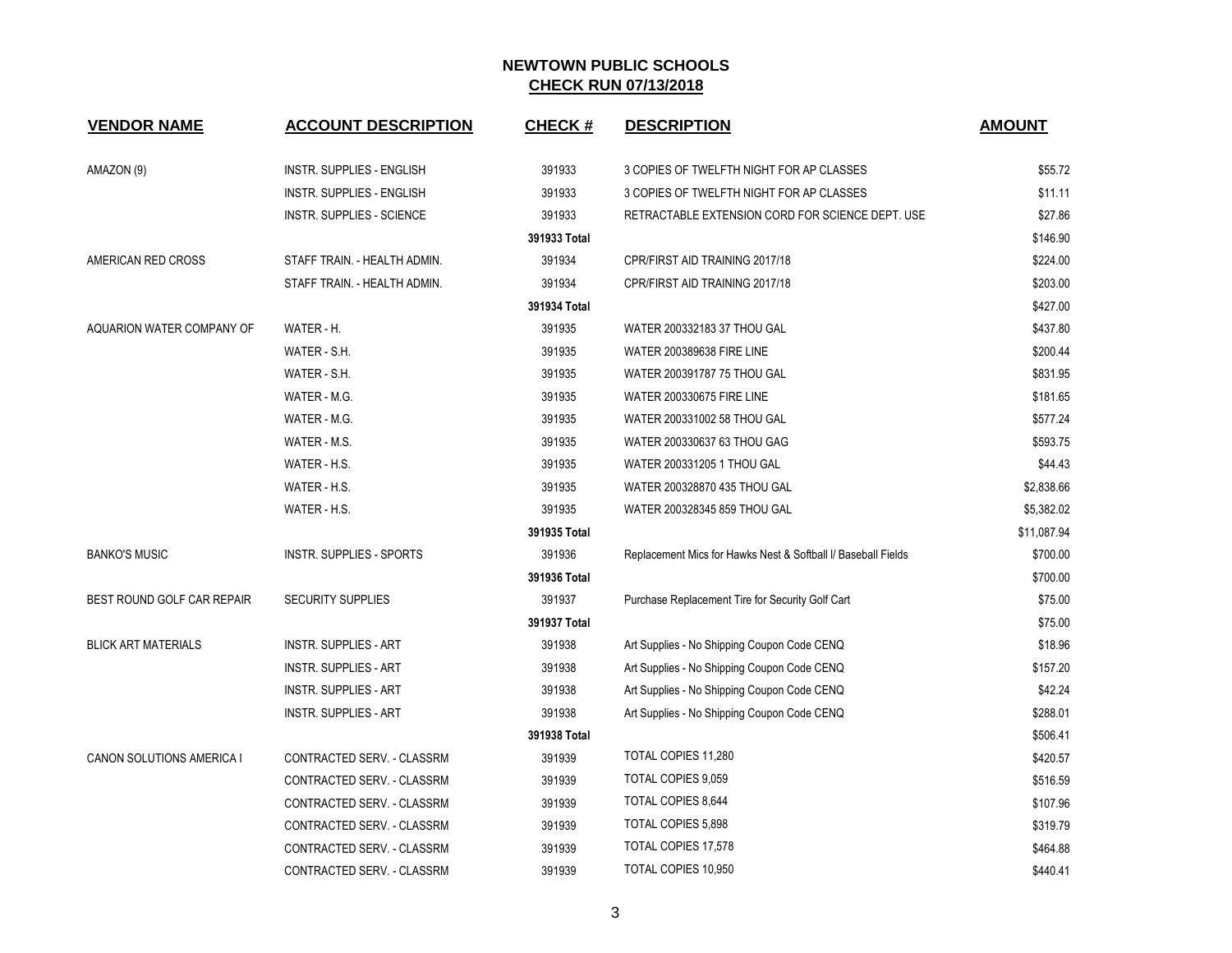| <b>VENDOR NAME</b>                   | <b>ACCOUNT DESCRIPTION</b>       | <b>CHECK#</b> | <b>DESCRIPTION</b>                                  | <b>AMOUNT</b> |
|--------------------------------------|----------------------------------|---------------|-----------------------------------------------------|---------------|
| CANON SOLUTIONS AMERICA I            | CONTRACTED SERV. - CLASSRM       | 391939        | TOTAL COPIES 41,083                                 | \$1,449.90    |
|                                      | CONTRACTED SERV. - BUS. SERV.    | 391939        | TOTAL COPIES 18,224                                 | \$151.39      |
|                                      |                                  | 391939 Total  |                                                     | \$3,871.49    |
| CDW GOVERNMENT, INC.                 | INSTR. SUPPLIES - INFO. TECH.    | 391940        | Dell E2218HN LED Monitor Part #4734976Quote JWSS686 | \$891.76      |
|                                      |                                  | 391940 Total  |                                                     | \$891.76      |
| CHARTER COMMUNICATION                | <b>TELEPHONE &amp; CABLE</b>     | 391941        | SERV 2017/18\$3,153.60 PER MONTH                    | \$5,295.95    |
|                                      |                                  | 391941 Total  |                                                     | \$5,295.95    |
| <b>CLEAR CUT TREE &amp; LAWN CAR</b> | <b>B&amp;G CONTRACTED SERV.</b>  | 391942        | TREE / DEBRIS REMOVAL PROJECT ADVENTURE - NHS       | \$8,300.00    |
|                                      |                                  | 391942 Total  |                                                     | \$8,300.00    |
| <b>CREC</b>                          | PROF. SERV. - SP/HEAR.           | 391943        | PROF. SERV. - SP/HEAR.                              | \$1,975.00    |
|                                      | STAFF TRAIN. - STAFF DEVELOP.    | 391943        | STAFF TRAIN. - STAFF DEVELOP.                       | \$2,800.00    |
|                                      |                                  | 391943 Total  |                                                     | \$4,775.00    |
| CT BEHAVIORAL HEALTH                 | TUITION - OUT-OF-DISTRICT        | 391944        | TUITION - OUT-OF-DISTRICT                           | \$5,300.00    |
|                                      |                                  | 391944 Total  |                                                     | \$5,300.00    |
| DELL MARKETING L.P.                  | <b>SUPPLIES - LIBRARY</b>        | 391945        | <b>CHROMEBOOKS</b>                                  | \$4,989.60    |
|                                      | OFF. SUPPLIES - ADMIN.           | 391945        | <b>CHROMEBOOKS ARTS DEPARTMENT</b>                  | \$4,989.60    |
|                                      |                                  | 391945 Total  |                                                     | \$9,979.20    |
| <b>EASTERN WATER SOLUTIONS</b>       | <b>EMERGENCY REPAIRS - HOM.</b>  | 391946        | NO POWER TO PANEL REPLACE VACUUM BREAKER - HOM      | \$132.72      |
|                                      |                                  | 391946 Total  |                                                     | \$132.72      |
| <b>EDADVANCE</b>                     | TRANS. - OUT-OF-DISTRICT         | 391947        | JUNE OUT OF DISTRICT TRANSPORTATION                 | \$78,310.17   |
|                                      |                                  | 391947 Total  |                                                     | \$78,310.17   |
| EDUCATORS PUBLISHING SERV            | INSTR. SUPPLIES - SP. ED. H.S.   | 391948        | PLEASE SEE ATTACHED LIST FOR EXPLODE THE CODE       | \$481.70      |
|                                      | INSTR. SUPPLIES - SP. ED. H.S.   | 391948        | <b>SHIPPING</b><br><b>NHS</b>                       | \$57.78       |
|                                      |                                  | 391948 Total  |                                                     | \$539.48      |
| <b>ENGLISH, KRISTIN</b>              | <b>INSTR. SUPPLIES - ENGLISH</b> | 391949        | AP TEXTS BOOKS                                      | \$11.74       |
|                                      |                                  | 391949 Total  |                                                     | \$11.74       |
| EVERSOURCE (ELEC-BOE)                | ELECTRICITY - M.S.               | 391950        | ELEC 51352546030 127 KWH                            | \$364.77      |
|                                      | ELECTRICITY - H.S.               | 391950        | ELEC 51356633040 688. KWH                           | \$243.82      |
|                                      | ELECTRICITY - H.S.               | 391950        | ELEC 51418253076 120,960. KWH                       | \$62,464.97   |
|                                      |                                  | 391950 Total  |                                                     | \$63,073.56   |
| EVERSOURCE (GAS-BOE)                 | PROPANE & NATURAL GAS - HAW.     | 391951        | GAS 57890556004 50. CCF                             | \$892.66      |
|                                      | PROPANE & NATURAL GAS - S.H.     | 391951        | GAS 57914087044 1.560 CCF                           | \$2,265.57    |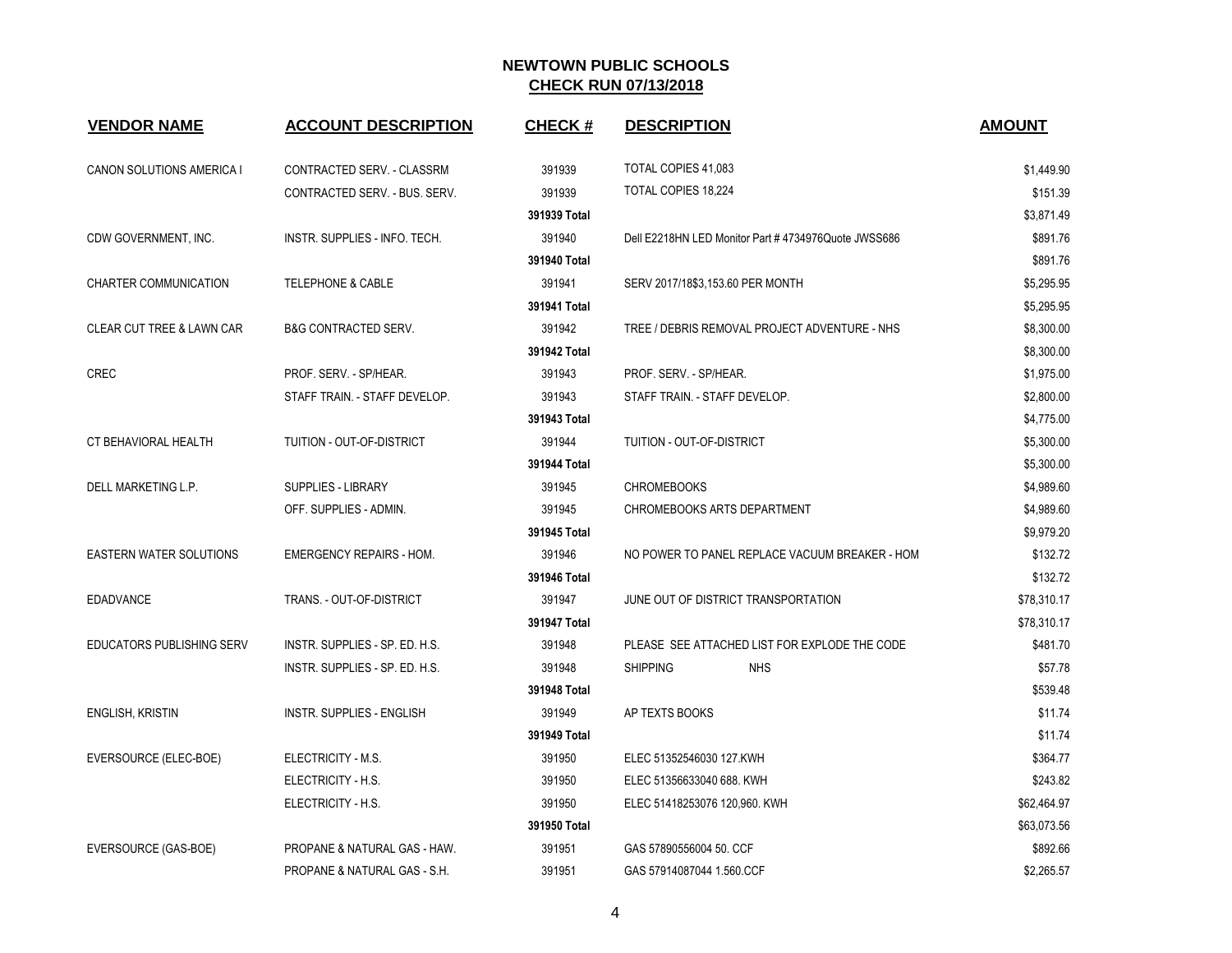| <b>VENDOR NAME</b>              | <b>ACCOUNT DESCRIPTION</b>          | <b>CHECK#</b> | <b>DESCRIPTION</b>                                    | <b>AMOUNT</b> |
|---------------------------------|-------------------------------------|---------------|-------------------------------------------------------|---------------|
|                                 |                                     |               |                                                       |               |
| EVERSOURCE (GAS-BOE)            | PROPANE & NATURAL GAS - M.G.        | 391951        | GAS 57511457020 220. CCF                              | \$1,446.50    |
|                                 | PROPANE & NATURAL GAS - RIS.        | 391951        | GAS 57410220032 3,890 CCF                             | \$4,156.60    |
|                                 | PROPANE & NATURAL GAS - RIS.        | 391951        | GAS 57526160064 248.50 CCF                            | \$330.83      |
|                                 | PROPANE & NATURAL GAS - M.S.        | 391951        | GAS 57201350022 887.90 CCF                            | \$1,828.09    |
|                                 | PROPANE & NATURAL GAS - H.S.        | 391951        | GAS 57445161052 4,690.CCF                             | \$8,298.22    |
|                                 |                                     | 391951 Total  |                                                       | \$19,218.47   |
| FOLLETT SCHOOL SOLUTIONS        | TEXTBOOKS - CURR. DEVELOP.          | 391952        | PO (87916) ELA BOOKS S/H                              | \$129.76      |
|                                 |                                     | 391952 Total  |                                                       | \$129.76      |
| <b>FOLLETT SCHOOL SOLUTIONS</b> | <b>SUPPLIES - LIBRARY</b>           | 391953        | Books. Please see attached.                           | \$266.29      |
|                                 | SUPPLIES - LIBRARY                  | 391953        | EBOOK.                                                | \$9.99        |
|                                 | <b>SUPPLIES - LIBRARY</b>           | 391953        | AV titles. Please see attached.                       | \$301.90      |
|                                 | <b>SUPPLIES - LIBRARY</b>           | 391953        | Cataloging/processing books.                          | \$181.47      |
|                                 | SUPPLIES - LIBRARY                  | 391953        | Cataloging/processing AV. NO SHIPPING.                | \$3.45        |
|                                 |                                     | 391953 Total  |                                                       | \$763.10      |
| <b>GRAINGER</b>                 | <b>B&amp;G SUPPLIES - MAINT.</b>    | 391954        | BATTERY PACKS, EXTENSION LADDER, MILWAUKEE PRESS      | \$1,524.86    |
|                                 | <b>B&amp;G SUPPLIES - MAINT.</b>    | 391954        | FLUSH VALVES, SCREWDRIVER KIT, NUTSETTER SET          | \$1,847.15    |
|                                 |                                     | 391954 Total  |                                                       | \$3,372.01    |
| <b>HAT CITY PAPER &amp; SUP</b> | <b>B&amp;G SUPPLIES - CUSTODIAL</b> | 391955        | LYSOL, PAPER PRODUCTS, FOAM SOAP, FLOOR PADS          | \$11,735.76   |
|                                 | <b>B&amp;G SUPPLIES - CUSTODIAL</b> | 391955        | LYSOL, PAPER PRODUCTS, FOAM SOAP, FLOOR PADS          | \$10,784.04   |
|                                 | <b>B&amp;G SUPPLIES - CUSTODIAL</b> | 391955        | <b>SEALER - CUST SUPPLIES</b>                         | \$551.65      |
|                                 |                                     | 391955 Total  |                                                       | \$23,071.45   |
| HB COMMUNICATIONS INC.          | REPAIRS - INFO. TECH.               | 391956        | Epson projector PowerLite 970, with mounts            | \$1,158.00    |
|                                 |                                     | 391956 Total  |                                                       | \$1,158.00    |
| <b>HEARST CT POST</b>           | ADVERTISING - SUPER.                | 391957        | ADV #2363224 COST                                     | \$791.50      |
|                                 |                                     | 391957 Total  |                                                       | \$791.50      |
| <b>ITSAVVY LLC</b>              | EQUIPMENT - INFO. TECH.             | 391958        | SD260L ID Card Printer, Simplex 100-Card input Hopper | \$980.41      |
|                                 | EQUIPMENT - INFO. TECH.             | 391958        | Honeywell MS7120 Orbit - Barcode scanner              | \$1,087.70    |
|                                 |                                     | 391958 Total  |                                                       | \$2,068.11    |
| JOHNSON, CARL D.                | STAFF TRAIN. - BUS. SERV.           | 391959        | REISSUE CHECK 391728                                  | \$187.00      |
|                                 |                                     | 391959 Total  |                                                       | \$187.00      |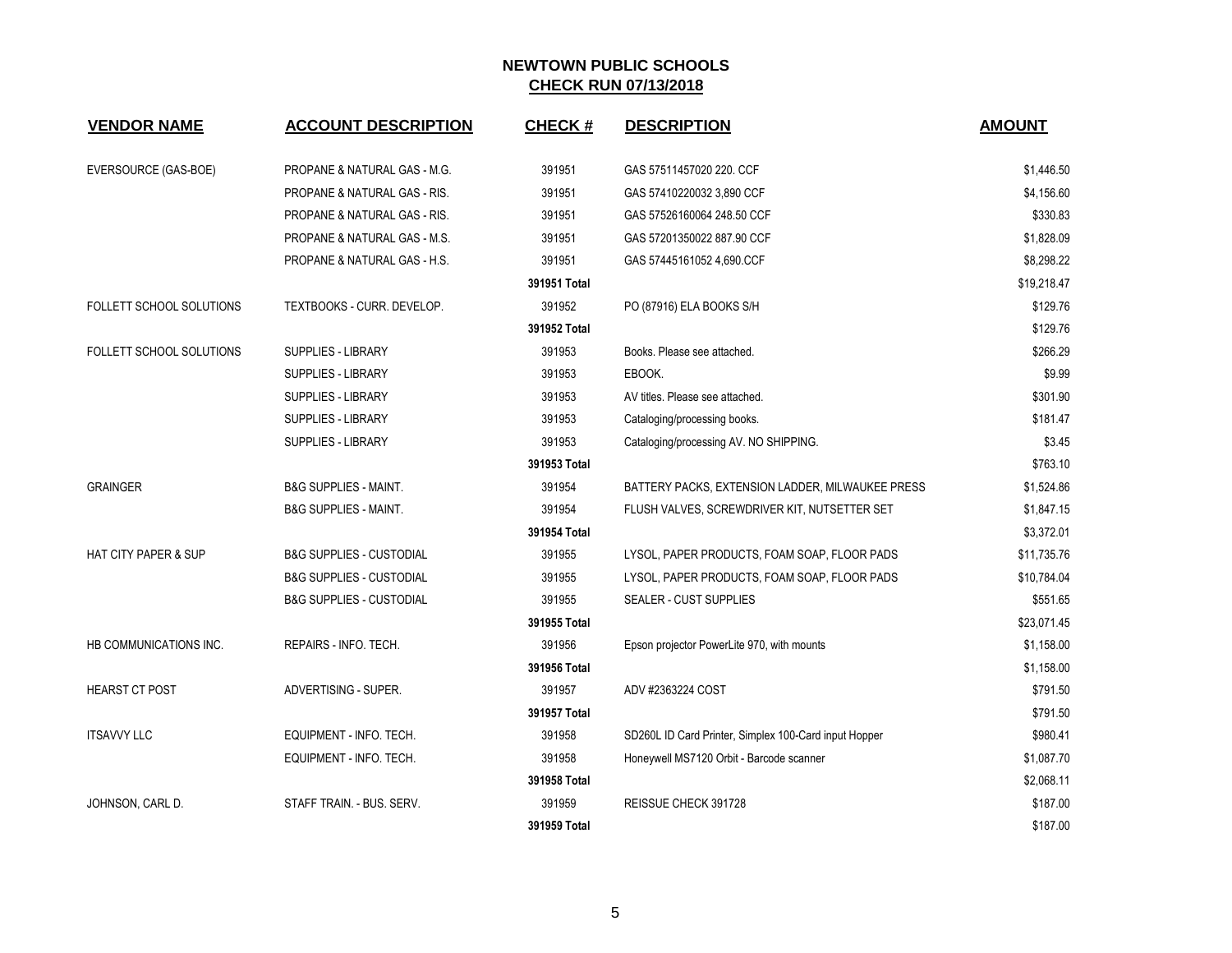| <b>VENDOR NAME</b>    | <b>ACCOUNT DESCRIPTION</b>       | <b>CHECK#</b> | <b>DESCRIPTION</b>                                     | <b>AMOUNT</b> |
|-----------------------|----------------------------------|---------------|--------------------------------------------------------|---------------|
| K - MAN GLASS CORP    | <b>EMERGENCY REPAIRS - H.</b>    | 391960        | <b>GLASS REPAIRS - HAWL</b>                            | \$650.00      |
|                       | <b>EMERGENCY REPAIRS - HOM.</b>  | 391960        | <b>GLASS REPAIRS - HOM</b>                             | \$515.50      |
|                       |                                  | 391960 Total  |                                                        | \$1,165.50    |
| <b>KROESEN, JASON</b> | CONTRACTED SERV. - B.O.E.        | 391961        | VIDEOTAPING 06/20/18 BOE MEETING                       | \$50.00       |
|                       |                                  | 391961 Total  |                                                        | \$50.00       |
| LAWSON PRODUCTS INC.  | <b>B&amp;G SUPPLIES - MAINT.</b> | 391962        | DRIVE AND SOCKET SET, GLOVES, HEAD LAMPS, KNIFE BLADES | \$1,887.73    |
|                       | <b>B&amp;G SUPPLIES - MAINT.</b> | 391962        | SCREWS, ANCHORS, DUCT TAPE, ADHESIVE, CABLE TIES       | \$3,407.64    |
|                       |                                  | 391962 Total  |                                                        | \$5,295.37    |
| LONG, MICHAEL J.      | STAFF TRAVEL - CLASSROOM         | 391963        | REISSUE CHECK 391059                                   | \$111.87      |
|                       |                                  | 391963 Total  |                                                        | \$111.87      |
| MACGILL, WILLIAM & C  | MEDICAL SUPPLIES - H.S.          | 391964        | Item# 97230 Latex Free Wash Cloths                     | \$351.50      |
|                       | MEDICAL SUPPLIES - H.S.          | 391964        | Item# 50601 Cough Drops                                | \$25.17       |
|                       |                                  | 391964 Total  |                                                        | \$376.67      |
| MASON W.B. INC.       | OFF. SUPPLIES - BUS. SERV.       | 391965        | <b>SUPPLIES 2017/18</b>                                | \$696.36      |
|                       | OFF. SUPPLIES - BUS. SERV.       | 391965        | <b>SUPPLIES 2017/18</b>                                | \$89.50       |
|                       | OFF. SUPPLIES - BUS. SERV.       | 391965        | <b>SUPPLIES 2017/18</b>                                | \$608.01      |
|                       | OFF. SUPPLIES - BUS. SERV.       | 391965        | COFFEE 2017/18                                         | \$68.94       |
|                       | OFF. SUPPLIES - BUS. SERV.       | 391965        | WATER 2017/18                                          | \$24.95       |
|                       | OFF. SUPPLIES - BUS. SERV.       | 391965        | WATER 2017/18                                          | \$31.14       |
|                       | OFF. SUPPLIES - BUS. SERV.       | 391965        | <b>SUPPLIES 2017/18</b>                                | \$9.79        |
|                       | INSTR. SUPPLIES - CLASSROOM      | 391965        | L- SHAPE DESK AND CHAIRS                               | \$2,272.00    |
|                       | INSTR. SUPPLIES - SP. ED. PREK-8 | 391965        | supplies BCBA                                          | \$16.01       |
|                       | INSTR. SUPPLIES - SP. ED. PREK-8 | 391965        | supplies BCBA                                          | \$8.54        |
|                       | INSTR. SUPPLIES - SP. ED. PREK-8 | 391965        | supplies BCBA                                          | \$14.39       |
|                       | OFF. SUPPLIES - H.S.             | 391965        | Miscellaneous Office Supplies for Health Offices       | \$320.93      |
| MASON W.B. INC.       | OFF. SUPPLIES - H.S.             | 391965        | Miscellaneous Office Supplies for Health Offices       | \$4.21        |
|                       | OFF. SUPPLIES - H.S.             | 391965        | Office Supplies - Health Office (See Attached)         | \$205.45      |
|                       |                                  | 391965 Total  |                                                        | \$4,370.22    |
| MEYER WILLIAM B.INC.  | OFF. SUPPLIES - PUPIL SERV.      | 391966        | STORAGE SPEC ED RECORDS                                | \$164.19      |
|                       |                                  | 391966 Total  |                                                        | \$164.19      |
| MOBILE MINI, INC.     | <b>EQUIP RENTAL - B&amp;G</b>    | 391967        | STORAGE CONTAINER RENTAL (E726) - 2017-2018            | \$75.00       |
|                       |                                  | 391967 Total  |                                                        | \$75.00       |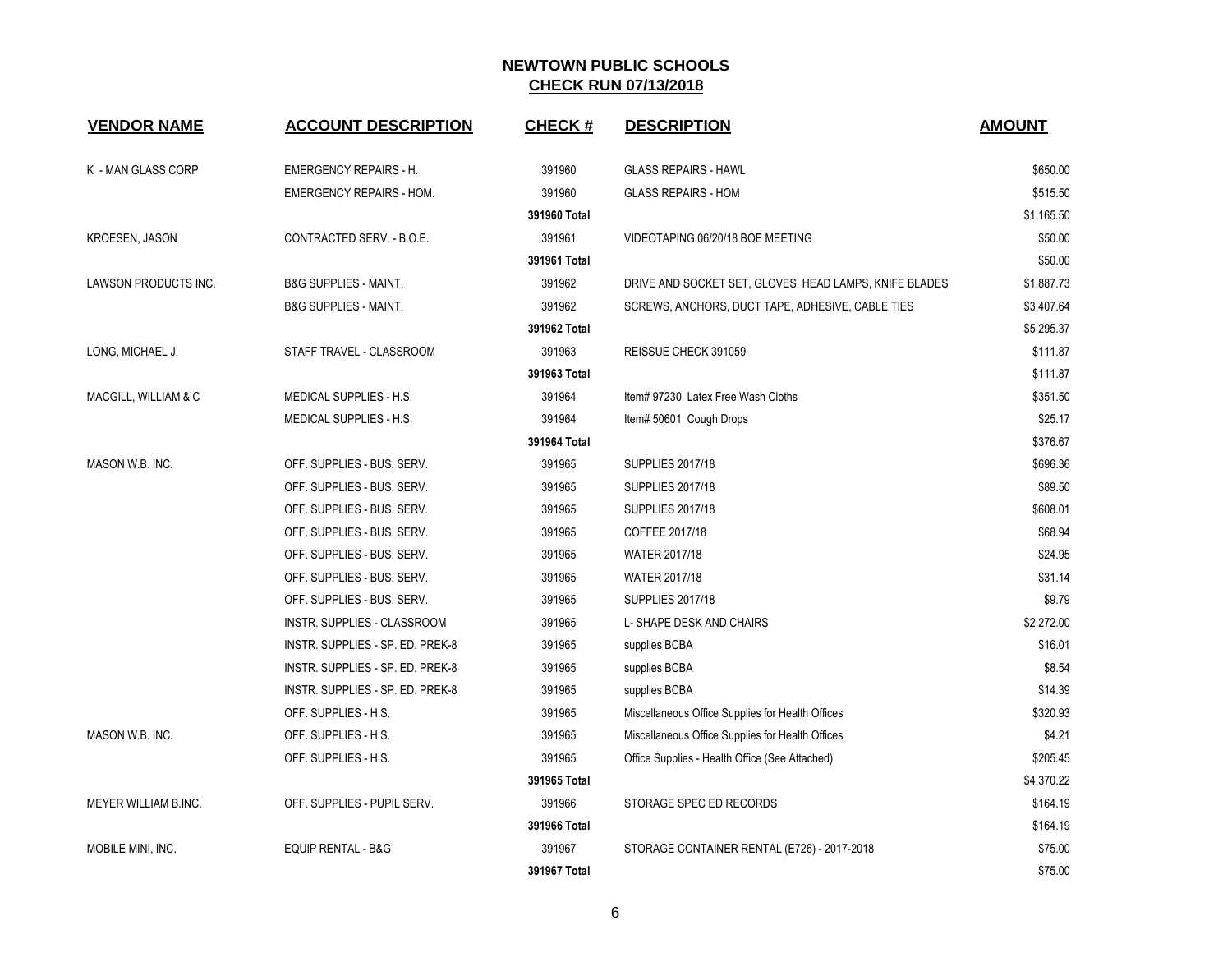| <b>VENDOR NAME</b>        | <b>ACCOUNT DESCRIPTION</b>          | <b>CHECK#</b> | <b>DESCRIPTION</b>                                                   | <b>AMOUNT</b> |
|---------------------------|-------------------------------------|---------------|----------------------------------------------------------------------|---------------|
| MONROE ELECTRIC LLC       | CONTRACTED SERV. - INFO. TECH.      | 391968        | Proposal E900 - MGS cafeteria Port F13 - repair or replace           | \$495.00      |
|                           | CONTRACTED SERV. - INFO. TECH.      | 391968        | Proposal E898 - NHS - install four new Cat 5E lines from server room | \$1,150.00    |
|                           | CONTRACTED SERV. - INFO. TECH.      | 391968        | Prosal E899 HOM - Install 2 new Cat 5E - Patch panel                 | \$1,095.00    |
|                           |                                     | 391968 Total  |                                                                      | \$2,740.00    |
| MOORE MEDICAL LLC         | MEDICAL SUPPLIES - H.S.             | 391969        | Item #71201 Artificial Tears                                         | \$66.64       |
|                           |                                     | 391969 Total  |                                                                      | \$66.64       |
| MORSE & CO, E.A.          | <b>B&amp;G SUPPLIES - CUSTODIAL</b> | 391970        | FLOOR WAX, NABC, DEGREASER, CLEAN BY PEROXY                          | \$24,409.64   |
|                           |                                     | 391970 Total  |                                                                      | \$24,409.64   |
| NEWTOWN CONTINUING ED     | CONTRACTED SERV. - CLASSRM          | 391971        | Encumber for possible need for summer school.                        | \$1,544.11    |
|                           |                                     | 391971 Total  |                                                                      | \$1,544.11    |
| NEWTOWN CULINARY DEPT.    | OFF. SUPPLIES - ADMIN.              | 391972        | SENIOR GRADUATION REHEARSAL                                          | \$2,100.00    |
|                           |                                     | 391972 Total  |                                                                      | \$2,100.00    |
| NEWTOWN YOUTH AND FAMILY  | PROF. SERV. - SUBSTANCE ABUSE       | 391973        | STUDENT ASSISTANCE COUNSELOR                                         | \$9,986.10    |
|                           |                                     | 391973 Total  |                                                                      | \$9,986.10    |
| NORCOM CT                 | INSTR. SUPPLIES - CLASSROOM         | 391974        | Additional 2 way radios for security and custodial purposes.         | \$1,263.90    |
|                           |                                     | 391974 Total  |                                                                      | \$1,263.90    |
| NORTHWEST VILLAGE SCHOOL  | TUITION - OUT-OF-DISTRICT           | 391975        | TUITION - OUT-OF-DISTRICT                                            | \$5,752.80    |
|                           |                                     | 391975 Total  |                                                                      | \$5,752.80    |
| ON-SITE SHREDDING         | OFF. SUPPLIES - ADMIN.              | 391976        | Shredding Services for 2017/18 school year.                          | \$35.00       |
|                           | CONTRACTED SERV. - CLASSRM          | 391976        | Shredding Services for 2017/18 school year.                          | \$35.00       |
|                           | INSTR. SUPPLIES - CLASSROOM         | 391976        | Shredding Services for 2017/18 school year.                          | \$65.00       |
|                           | INSTR. SUPPLIES - CLASSROOM         | 391976        | Shredding Services for 2017/18 school year.                          | \$75.00       |
|                           |                                     | 391976 Total  |                                                                      | \$210.00      |
| OSTAR, CATHY              | INSTR. SUPPLIES - T.A.P./FLEX       | 391977        | <b>INSTRUCTIONAL SUPPLIES</b>                                        | \$497.73      |
|                           | INSTR. SUPPLIES - GUIDANCE          | 391977        | INSTRUCTIONAL SUPPLIES                                               | \$120.08      |
|                           |                                     | 391977 Total  |                                                                      | \$617.81      |
| PCM-G                     | CONTRACTED SERV. - INFO. TECH.      | 391978        | Symantec Ghost Renewal                                               | \$1,245.00    |
|                           |                                     | 391978 Total  |                                                                      | \$1,245.00    |
| PEMBROKE PUMPING SERVICES | <b>EQUIP RENTAL - SPORTS</b>        | 391979        | PORT O POTTY RENTAL                                                  | \$360.00      |
|                           |                                     | 391979 Total  |                                                                      | \$360.00      |
| PERKINS SCHOOL FOR THE BL | TUITION - OUT-OF-DISTRICT           | 391980        | TUITION - OUT-OF-DISTRICT                                            | \$18,431.20   |
|                           |                                     | 391980 Total  |                                                                      | \$18,431.20   |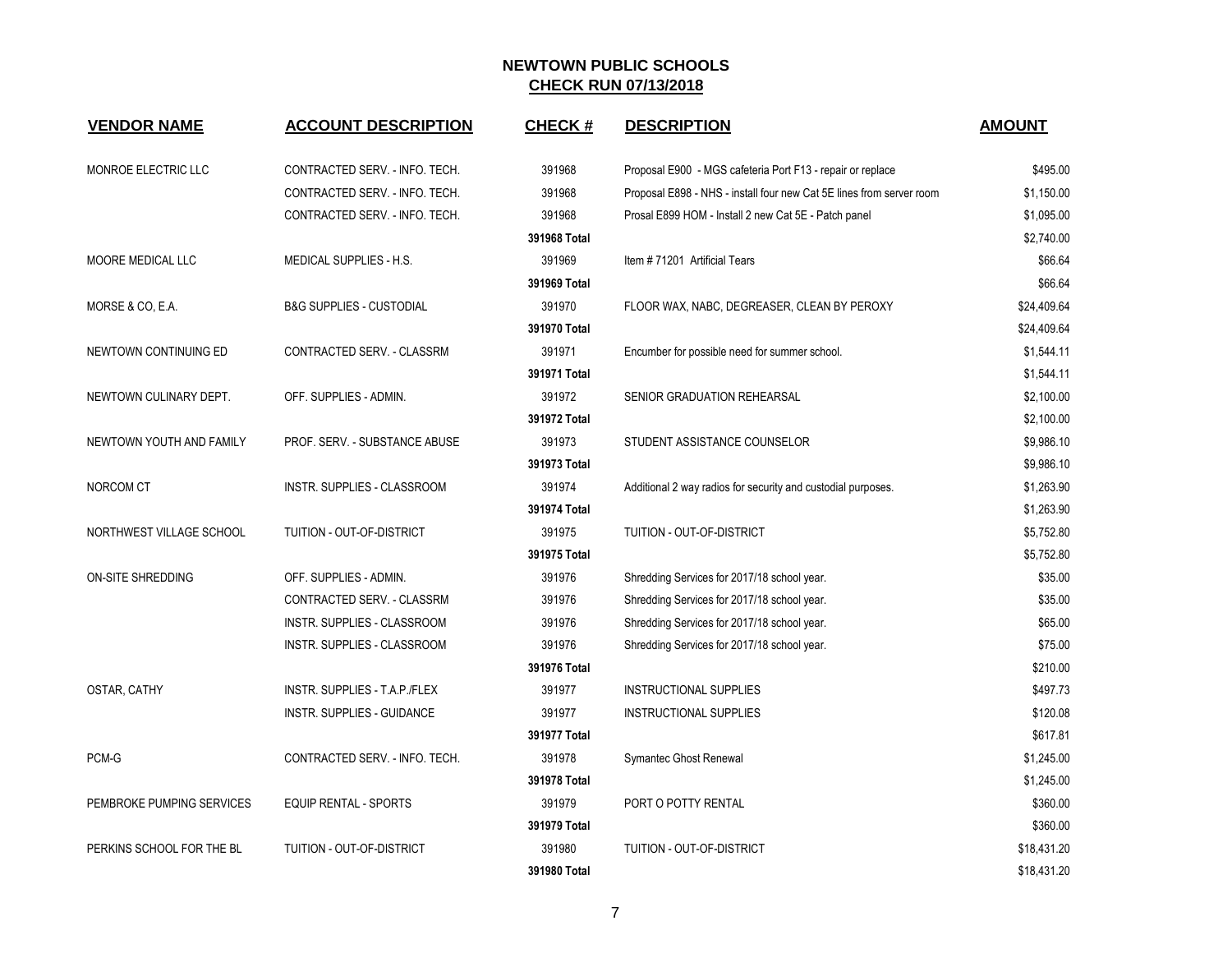| <b>VENDOR NAME</b>           | <b>ACCOUNT DESCRIPTION</b>       | <b>CHECK#</b> | <b>DESCRIPTION</b>                           | <b>AMOUNT</b> |
|------------------------------|----------------------------------|---------------|----------------------------------------------|---------------|
| RYER, TIMOTHY                | CONTRACTED SERV. - B.O.E.        | 391981        | VIDEOTAPING 05/15/18 BOE MEETING             | \$20.00       |
|                              |                                  | 391981 Total  |                                              | \$20.00       |
| SAFEGUARD BUSINESS S         | OFF. SUPPLIES - BUS. SERV.       | 391982        | 5000 BLUE BLANK CHECKS FOR A/P               | \$437.54      |
|                              | OFF. SUPPLIES - BUS. SERV.       | 391982        | <b>SHIPPING</b>                              | \$33.27       |
|                              |                                  | 391982 Total  |                                              | \$470.81      |
| SALUSTRI, KERI               | <b>INSTR. SUPPLIES - MUSIC</b>   | 391983        | PIANO ACCOMPANIST FOR CONCERT                | \$100.00      |
|                              |                                  | 391983 Total  |                                              | \$100.00      |
| SARRA, KORY                  | CONTRACTED SERV. - B.O.E.        | 391984        | VIDEOTAPING 05/15/18 BOE MEETING             | \$50.00       |
|                              |                                  | 391984 Total  |                                              | \$50.00       |
| <b>SCHOLASTIC BOOK FAIRS</b> | <b>TEXTBOOKS - CLASSROOM</b>     | 391985        | Books for Literacy Center                    | \$599.99      |
|                              | TEXTBOOKS - CURR. DEVELOP.       | 391985        | ELA BOOKS (87916)                            | \$324.81      |
|                              |                                  | 391985 Total  |                                              | \$924.80      |
| SCHOOL HEALTH CORPORATION    | MEDICAL SUPPLIES - H.S.          | 391986        | Item #1003250 Naturelle Tampons              | \$108.70      |
|                              | MEDICAL SUPPLIES - H.S.          | 391986        | Item #61561 Nebulizer Mask Kit - Children's  | \$185.85      |
|                              | MEDICAL SUPPLIES - H.S.          | 391986        | Item #61667 Nebulizer Mask - Adult           | \$22.00       |
|                              | <b>MEDICAL SUPPLIES - H.S.</b>   | 391986        | Item #91286 Albuterol Inhalation Solution    | \$30.60       |
|                              |                                  | 391986 Total  |                                              | \$347.15      |
| <b>SCHOOL SPECIALTY</b>      | INSTR. SUPPLIES - CLASSROOM      | 391987        | Items needed through end of year.            | \$702.98      |
|                              | INSTR. SUPPLIES - CLASSROOM      | 391987        | Items needed through end of year.            | \$160.60      |
|                              | INSTR. SUPPLIES - CLASSROOM      | 391987        | Items needed through end of year.            | \$182.04      |
|                              | INSTR. SUPPLIES - CLASSROOM      | 391987        | Items needed through end of year.            | \$23.16       |
|                              | CONTRACTED SERV. - LIBRARY       | 391987        | Office/Classroom Supplies                    | \$664.22      |
|                              | OTHER SUPPLIES - STAFF DEVELOP.  | 391987        | ART SUPPLIES (87876) HOM                     | \$704.13      |
|                              |                                  | 391987 Total  |                                              | \$2,437.13    |
| SOCIAL STUDIES SCHOOL        | OTHER SUPPLIES - STAFF DEVELOP.  | 391988        | SOCIAL STUDIES (87875) M/S                   | \$1,595.16    |
|                              |                                  | 391988 Total  |                                              | \$1,595.16    |
| SOUTHBURY PRINTING C         | OFF. SUPPLIES - BUS. SERV.       | 391989        | 1,000 MAILING LABELS SEE ATTACH              | \$88.82       |
|                              | PRINTING - ENGLISH               | 391989        | ROAST LIT MAG                                | \$1,423.76    |
|                              | MEMBERSHIPS - CLASSROOM          | 391989        | <b>LETTERHEADS</b>                           | \$83.34       |
|                              |                                  | 391989 Total  |                                              | \$1,595.92    |
| <b>TORRCO</b>                | <b>B&amp;G SUPPLIES - MAINT.</b> | 391990        | PIPE, VALVES, FITTINGS FOR PROJECTS PLUMBING | \$9,422.67    |
|                              |                                  | 391990 Total  |                                              | \$9,422.67    |